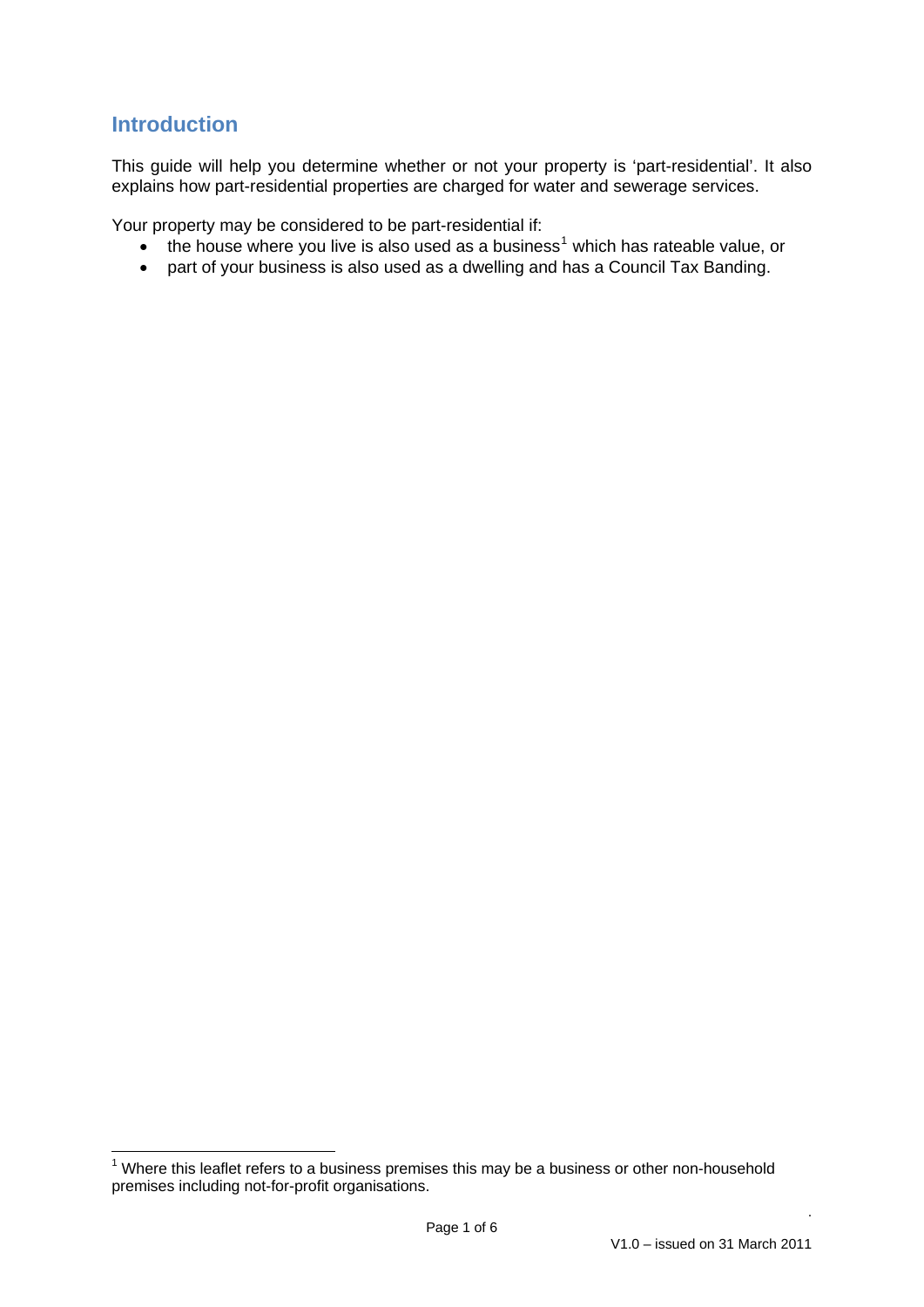# **Information for household customers**

### **How can I tell if my premises are part-residential?**

- In general, if you only pay unmeasured household water and sewerage services through your Council Tax bill or metered household charges direct to Scottish Water, your premises will not be part-residential and this guide will not be relevant to you. Most households fall into this category.
- If you also receive a water bill from anyone else your premises may be partresidential. This includes receiving a bill from a business or from one of the licensed providers that sell water and sewerage services to business premises in Scotland. If your premises are part-residential then this guide may be helpful to you.

### **I think my premises may be part-residential. What should I do next?**

If you think your premises may be part-residential you should contact Scottish Water on 0845 601 8855. When you phone you should have to hand the details of why you think your house may be part of a part-residential premises e.g. it also has a rateable value (the reference number from your business rates demand would be helpful) or the details of who else sends you water bills (the account reference number would be helpful). They will find out for you whether or not your premises are part-residential.

They will do this by contacting your local assessor's office to ask them if your premises have an 'apportionment note'. This note means that the assessor recognised your premises as being part-residential and changed the valuation roll to reflect this.

### **My premises are recognised as being part-residential. What happens now?**

If your premises are recognised as being part-residential then your whole premises are deemed to be non-household premises. Household charges therefore no longer apply, and you will not pay for water and sewerage services through your Council Tax bill or directly to Scottish Water.

You will instead pay for your water and sewerage services by paying the business customer who also receives water and sewerage services at your premises. The business customer will receive an updated bill from the licensed provider which reflects the change in charging status to part-residential. The business customer should then contact you to set up what is known as a 'water resale agreement'. This agreement will outline the charges you will pay and how you will be invoiced.

There are strict rules to protect you in these circumstances. Please contact Scottish Water at 0845 601 8855 to receive a copy of the 'water resale rules'. The rules are also set out as part of Scottish Water's Charges Scheme (which is available at [www.scottishwater.co.uk\)](http://www.scottishwater.co.uk/).

### **My premises are not recognised as being part-residential. How will the charges be determined?**

If your premises are not recognised as being part-residential, they will be considered separately as a dwelling (which is subject to household charges) and as a business (which is subject to non-household charges).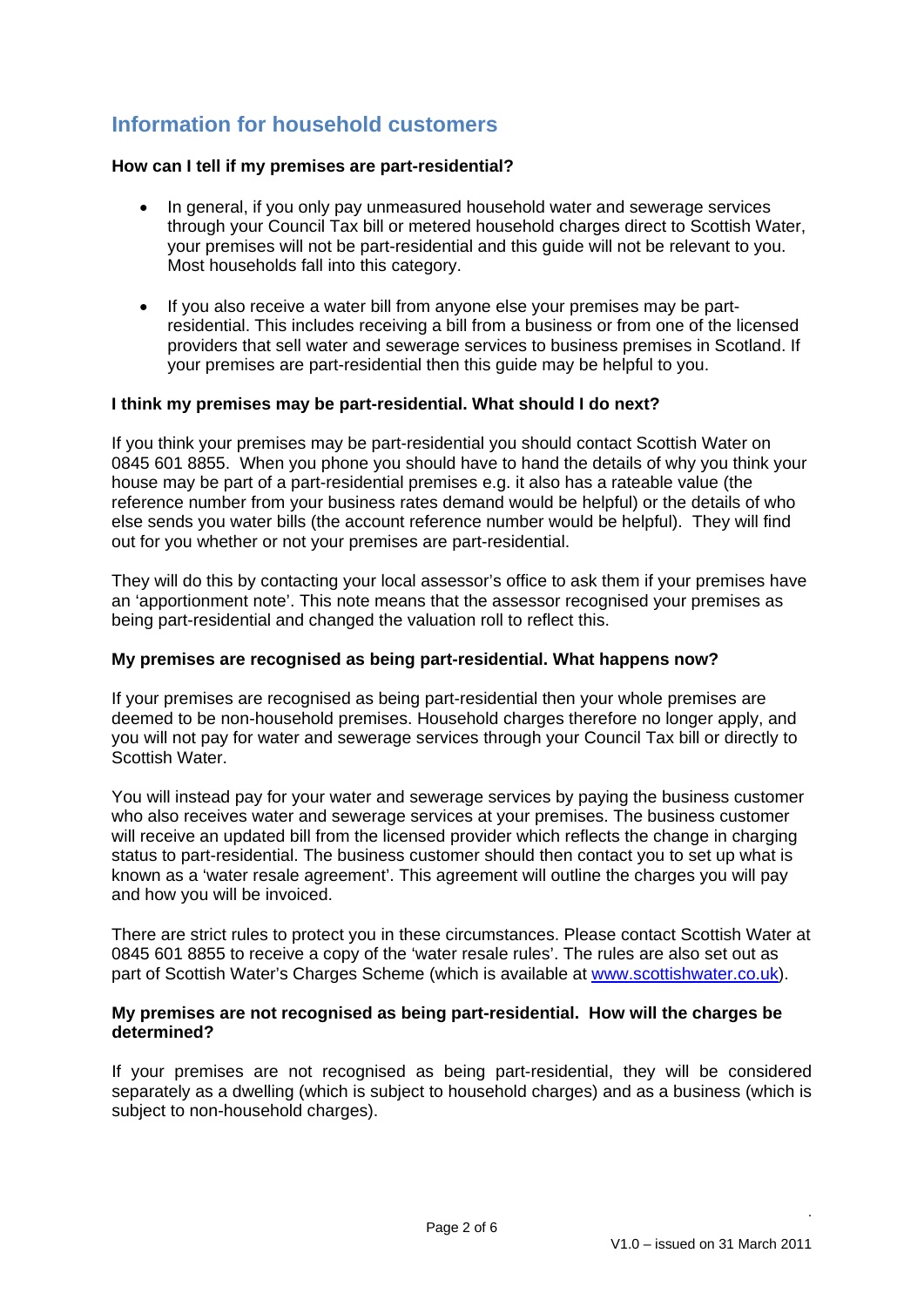### **My premises are not recognised as being part-residential. However, both the household and the business parts are served by the same meter. How will I be charged?**

Generally, provided your property has both a Council Tax band and a Rateable Value, the meter will remain in place.

You will receive bills directly from Scottish Water but only for property and roads drainage charges. You will also pay for your water and sewerage services by paying the business customer who also receives water and sewerage services at your premises. The business customer should contact you to set up what is known as a 'water resale agreement'. This agreement will outline the charges you will pay and how you will be invoiced.

There are strict rules to protect you in these circumstances. Please contact Scottish Water at 0845 601 8855 to receive a copy of the 'water resale rules'. The rules are also set out as part of Scottish Water's Charges Scheme (which is available at [www.scottishwater.co.uk\)](http://www.scottishwater.co.uk/).

# **Are there any exceptions?**

There are a few. Customers can request that meters are removed at guest-houses with fewer than 12 bed spaces (private and letting). Customers can also request that meters are withdrawn if the dwelling and the business are not associated.

Premises are considered to be associated if any of the following are true:

- 1. The premises are Part-Residential i.e. there is an Apportionment Note.
- 2. The owner or the occupier of the dwelling is also the owner or occupier of the business.
- 3. The dwelling cannot be sold separately from the business without modification.
- 4. Access to either the dwelling or the business uses shared access arrangements e.g. through buildings or across land.

Unless any of the exceptions apply the meter will be used as the method of calculating charges. As mentioned above the bill for the metered supply will be sent to the business customer at your property who may make arrangements to bill you by setting up a water resale agreement. .

#### **I fall under one of the exceptions. What are my options?**

You can opt to keep the meter and be charged as described above. Alternatively you can ask for the meter to be removed. If you opt to have the meter removed you will pay household water and sewerage charges through your Council Tax bill.

If you think you are covered by one of the exceptions and want to have the meter removed you should contact Scottish Water on 0845 601 8855.

### **I do not fall under any of the exceptions but I do not want to pay metered charges through a water resale arrangement. What other options do I have?**

Unless your property is classed as Part-Residential you have the option to pay to separate your supply from the business and to revert to unmetered Council Tax charges.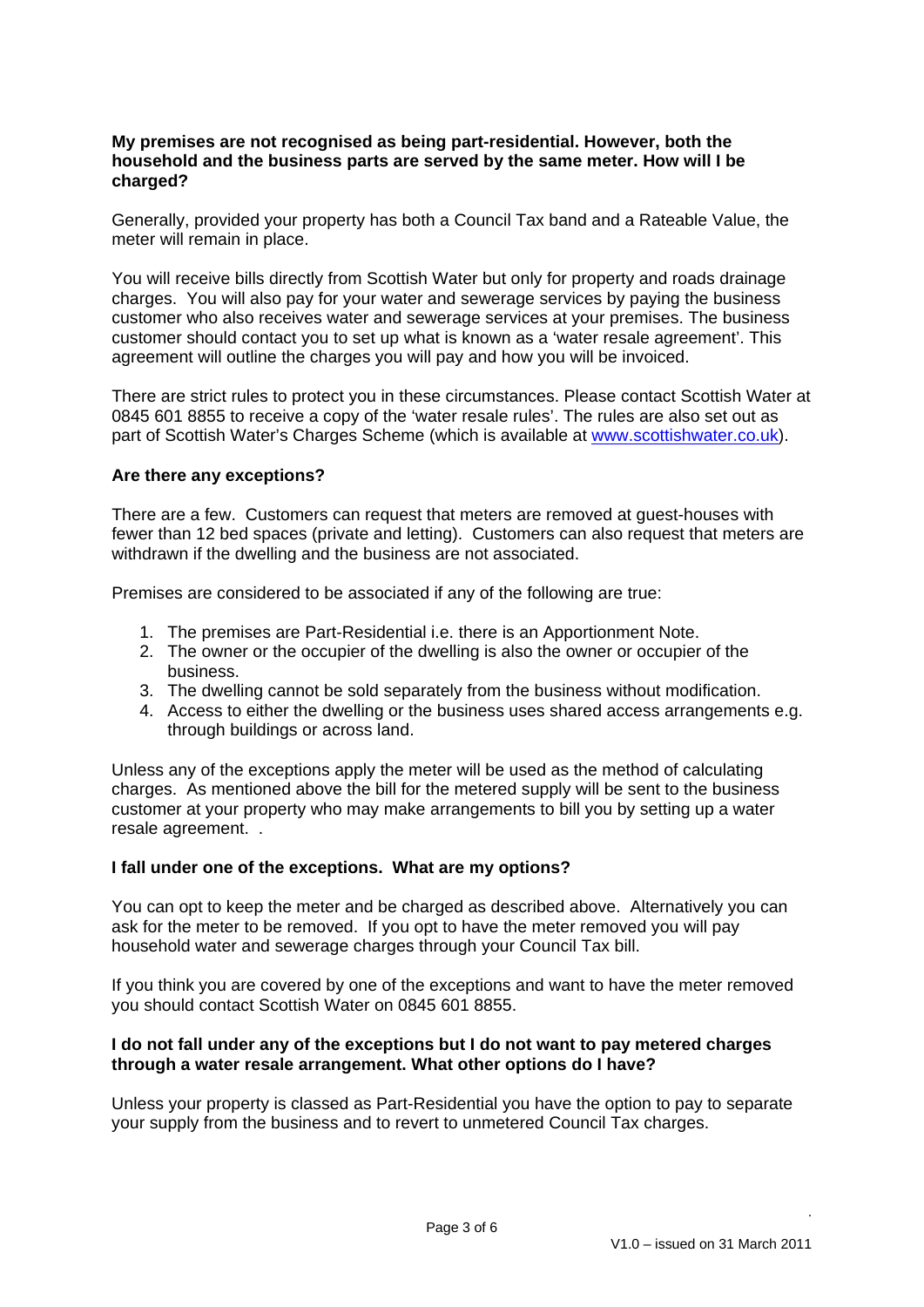# **Information for business customers**

### **I am a business customer. How can I tell if my premises are part-residential?**

 If none of your premises are liable for Council Tax then your premises are not partresidential. They are instead non-household premises (also known as 'eligible premises').

If your premises are non-household premises you can benefit from competition in retail water and sewerage services by being able to choose which licensed provider supplies your business. You can find more about the providers that are currently operating in the market by visiting [www.scotlandontap.gov.uk](http://www.scotlandontap.gov.uk/)<sup>[2](#page-3-0)</sup>.

 If part of your premises is eligible for Council Tax, this may mean your premises are partresidential. Please see below for further information.

### **I think my premises may be part-residential. What should I do next?**

You should contact your licensed provider and ask them to find out for you whether or not your premises are part-residential.

They will do this by contacting your local assessor's office to ask them if your premises have an 'apportionment note'. This note means that the assessor recognised your premises as being part-residential and changed the valuation roll to reflect this.

### **My premises are recognised as part-residential. What happens now?**

If your premises are recognised as being part-residential then your whole premises are deemed to be non-household premises (or 'eligible premises'). As a result household charges will no longer apply to the household part.

You will instead receive an updated bill from your licensed provider that reflects the change in charging status to part-residential. You can choose to arrange a water resale arrangement with the household customer at your premises if you have not already done so. You can get a copy of the water resale rules from your licensed provider or from [www.scottishwater.co.uk](http://www.scottishwater.co.uk/).

### **My premises are not recognised as being part-residential. How will the charges be determined?**

If your premises are not recognised as being part-residential, they will be considered separately as a dwelling (which is subject to household charges) and as a business (which is subject to non-household charges).

1

<span id="page-3-0"></span> $2$  The Scotland on Tap website is operated by the economic regulator, the Water Industry Commission for Scotland [\(www.watercommission.co.uk\)](http://www.watercommission.co.uk/).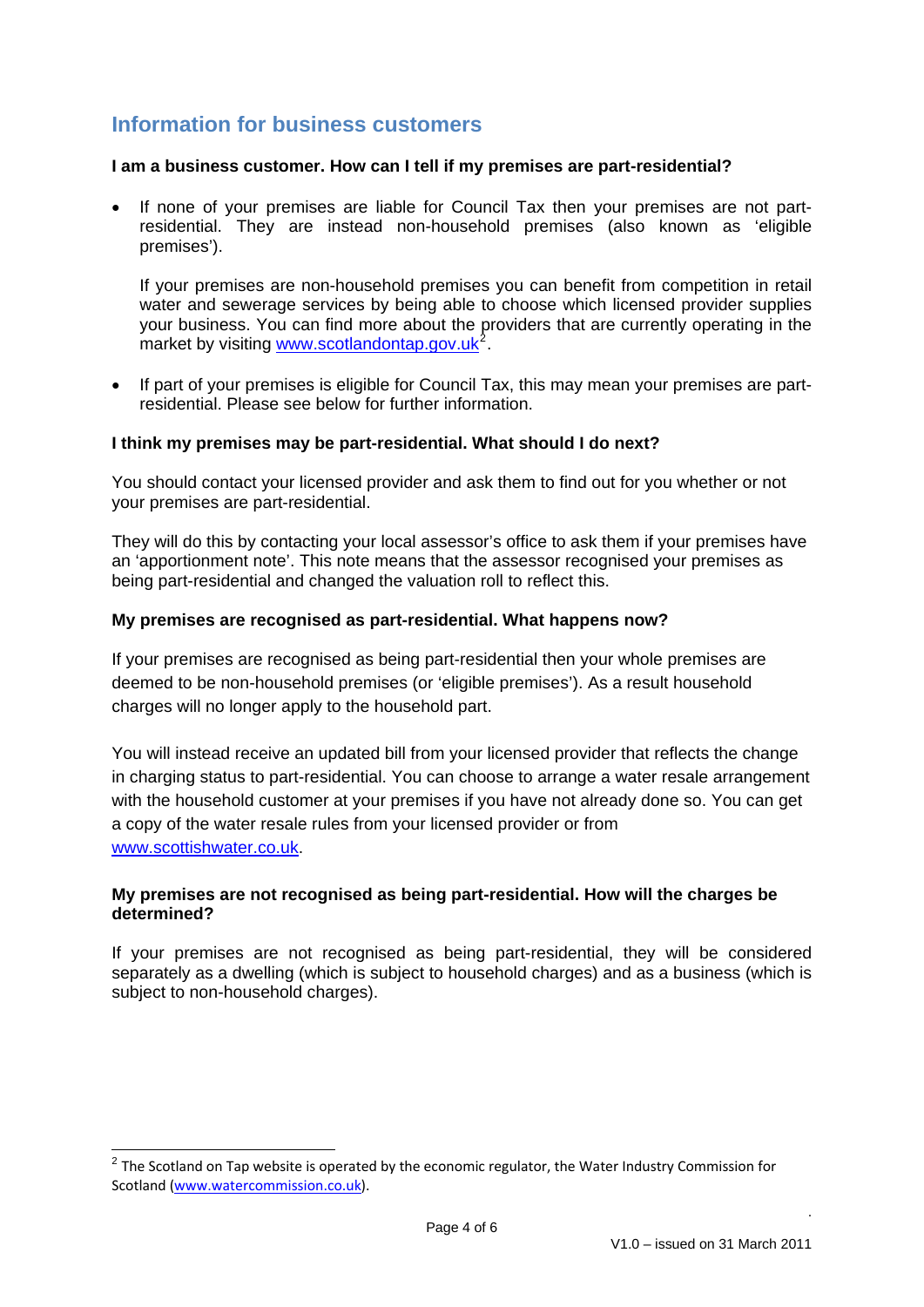### **My premises are not recognised as being part-residential. However, both the household and the business parts are served by the same meter. How will the charges be determined?**

Generally the meter will remain in place and you will continue to receive bills from your licensed provider. The householder will receive bills directly from Scottish Water but only for property and roads drainage charges.

You can choose to set up a water resale agreement with the householder that is supplied through the meter to your business premises. These agreements are covered by water resale rules which protect the household by allowing it to be charged only the cost of the water and sewage services plus a small administration fee. The water resale rules are included in Scottish Water's current Charges Scheme (which is available at [www.scottishwater.co.uk](http://www.scottishwater.co.uk/)).

### **Are there any exceptions?**

There are a few. Customers can request that meters are removed at guest-houses with fewer than 12 bed spaces (private and letting). Customers can also request that meters are withdrawn if the dwelling and the business are not associated.

Premises are considered to be associated if any of the following are true:

- 1. The premises are Part-Residential i.e. there is an Apportionment Note.
- 2. The owner or the occupier of the dwelling is also the owner or occupier of the business.
- 3. The dwelling cannot be sold separately from the business without modification.
- 4. Access to either the dwelling or the business uses shared access arrangements e.g. through buildings or across land.

Unless any of the exceptions apply the meter will be used as the method of calculating charges.

# **I think I fall under one of the exceptions. What are my options?**

You can opt to keep the meter and be charged as described above. Alternatively you can ask for the meter to be withdrawn. If you opt to have the meter removed you will be charged unmeasured water and sewerage charges by your licensed provider. The householder will be charged household charges through the Council Tax bill.

If you think you are covered by one of the exceptions and want to have the meter removed you should contact your licensed provider with the details and ask them to arrange for the meter to be removed.

### **What happens if my business moves to unmetered charges because the household customer has opted for this to happen?**

As mentioned above, if the household customer chooses to have the meter removed, unmetered charges will apply to your business premises as well as to the household customer. If you want to continue to receive metered charges, you can choose to separate the supplies but this will be at your own cost.